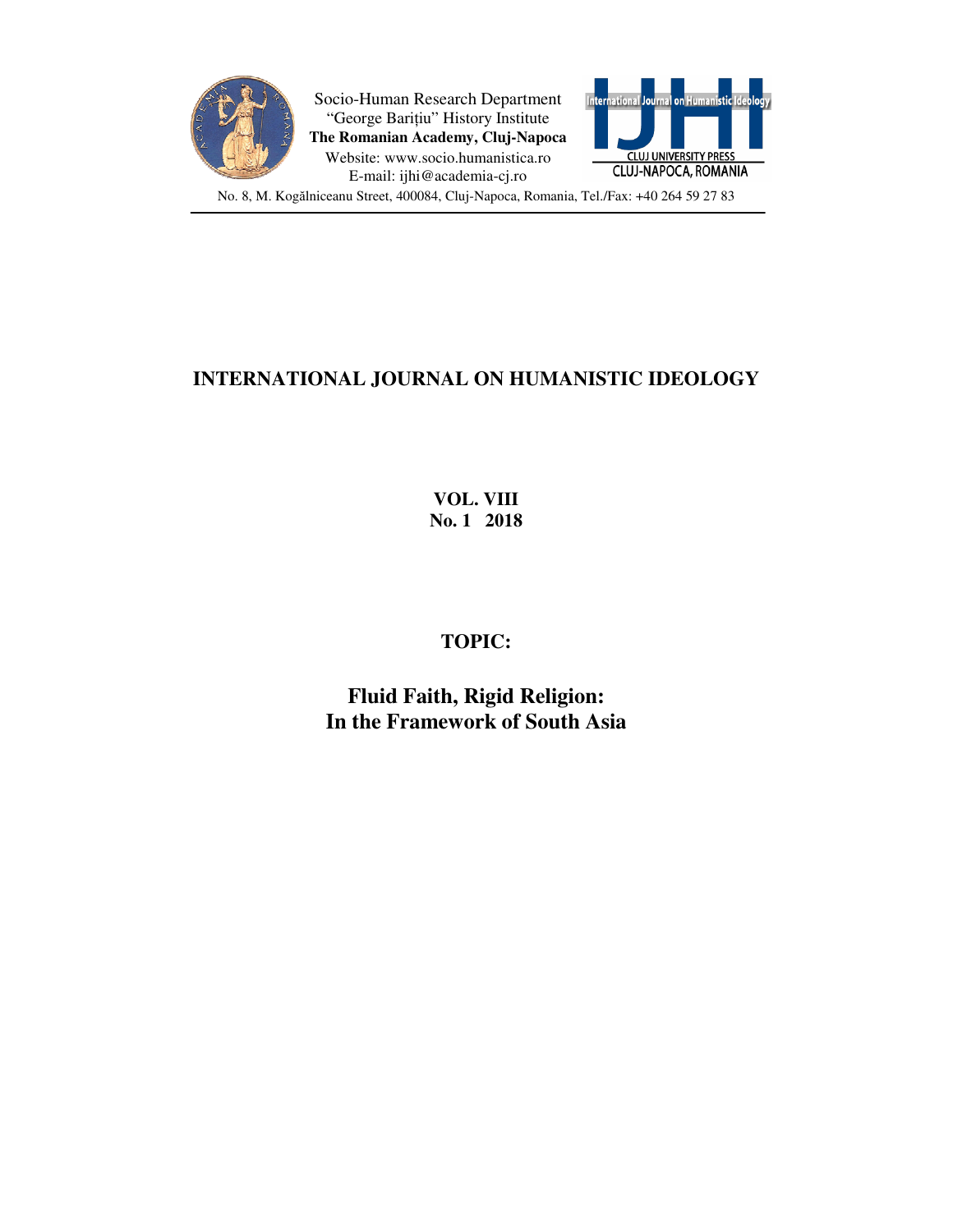## **INTERNATIONAL JOURNAL ON HUMANISTIC IDEOLOGY**

**Vol. VIII No. 1 2018** 

**Fluid Faith, Rigid Religion: In the Framework of South Asia** 

**Guest Editors:** 

**Santosh Kumar SINGH** 

**Dev Nath PATHAK** 

**CLUJ UNIVERSITY PRESS 2018** 

3